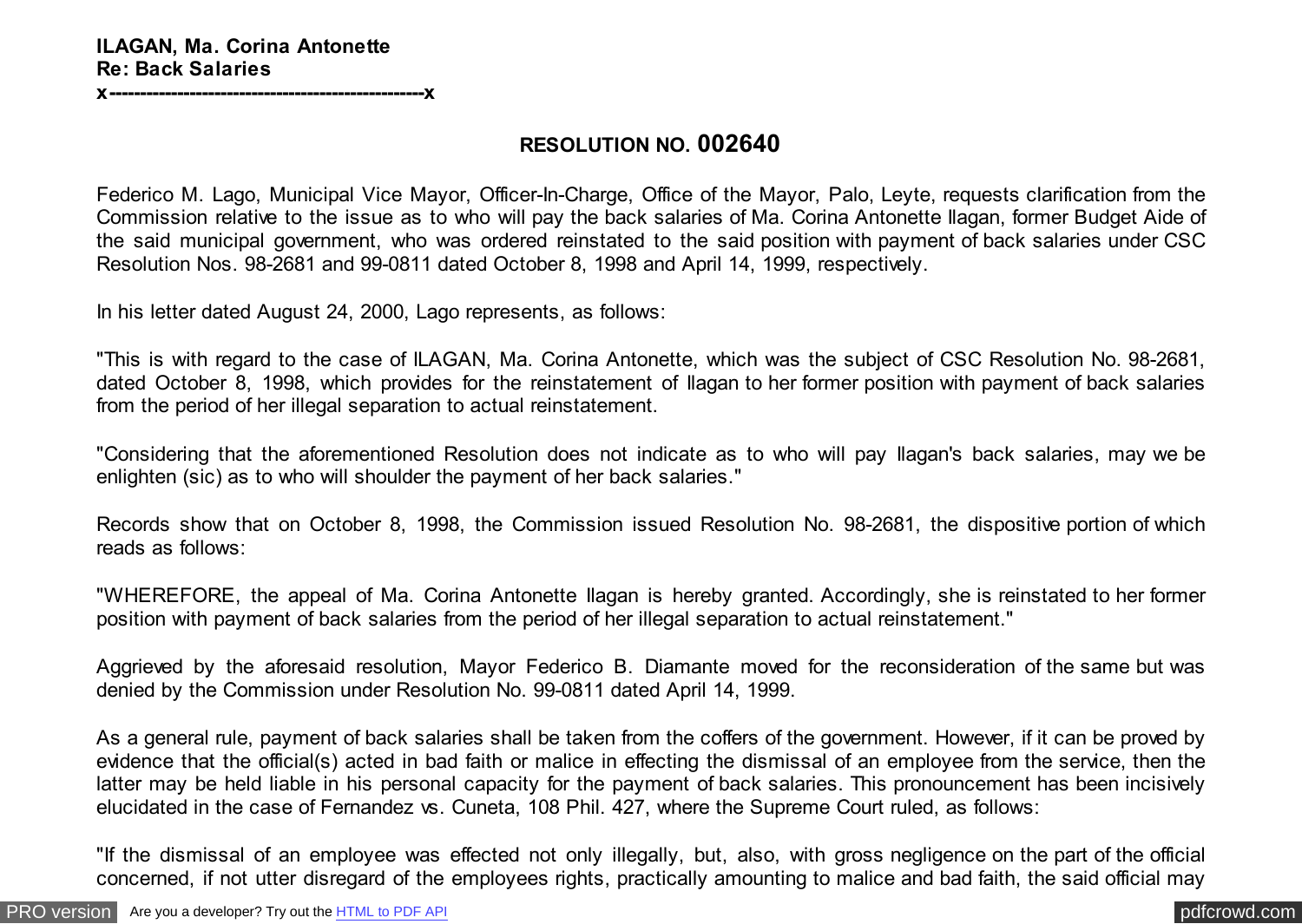be ordered to pay the employee his back salaries."

In the instant case, the Commission finds no ill motive on the part of Mayor Diamante in effecting the termination of Ilagan from the service. The record is bereft of any evidence to show that Mayor Diamante was motivated by ill will or personal malice in dismissing Ilagan. As it was, the Mayor only desired to comply with the mandates of the law on civil service which was, unfortunately, misinterpreted or misconstrued by him. This being so, he cannot, therefore, be made liable to pay the back salaries of Ilagan in his personal capacity.

Viewed in the light of the foregoing premises, it is only appropriate to charge the payment of Ilagan's back salaries against the coffer of the municipal government of Palo, Leyte, there being no showing of malice or bad faith on the part of Mayor Diamante in effecting the termination of Ilagan from the service.

WHEREFORE, the Commission hereby rules that the back salaries of Ma. Corina Antonette Ilagan shall be charged against the coffers of the municipal government of Palo, Leyte. Vice Mayor Federico M. Lago, Officer-in-Charge, Office of the Municipal Mayor or whoever is the incumbent Mayor, is hereby directed to implement immediate release of Ilagan's back salaries.

Quezon City, November 27, 2000

## **J. WALDEMAR V. VALMORES**

Commissioner

**CORAZON ALMA G. DE LEON**

Chairman

**JOSE F. ERESTAIN, JR.**

Commissioner

Attested by:

## **ARIEL G. RONQUILLO**